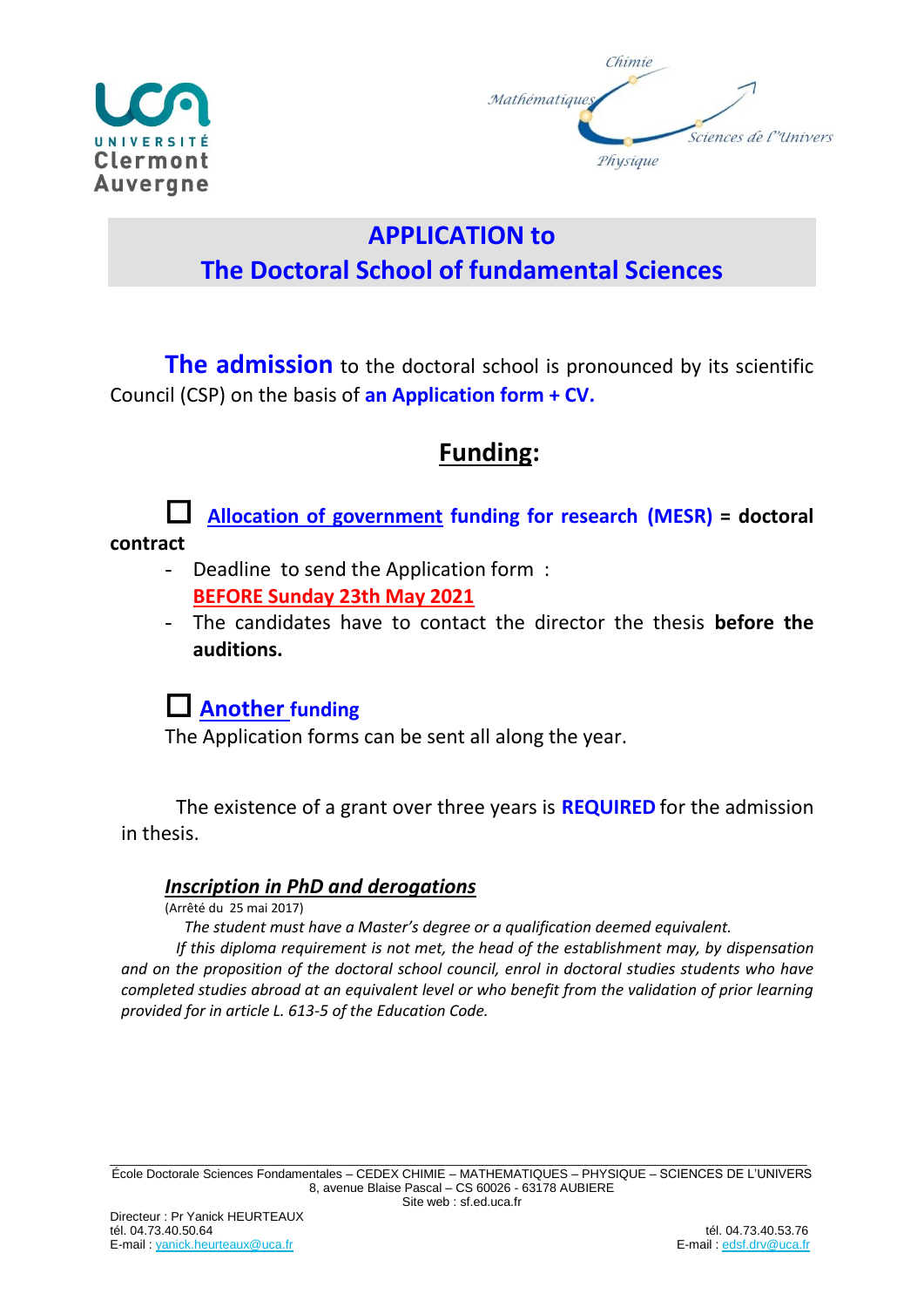



### *Admission procedure*

### **Required documents**

**A registration form** *(see on page),* completed by **CV** curriculum vitae to be sent to the Secretariat of the Doctoral School:

### **1 full copy by email in Word or PDF format in a single DOCUMENT to:**

[edsf.drv@uca.fr](mailto:edsf.drv@uca.fr) [Yanick.Heurteaux@uca.fr](mailto:Yanick.Heurteaux@uca.fr)

# **ANY INCOMPLETE FILE WILL NOT BE EXAMINED**

*Another information, you can get in touch with EDSF's secretariat Phone: 04 73 40 53 76* edsf.drv@uca.fr

\_\_\_\_\_\_\_\_\_\_\_\_\_\_\_\_\_\_\_\_\_\_\_\_\_\_\_\_\_\_\_\_\_\_\_\_\_\_\_\_\_\_\_\_\_\_\_\_\_\_\_\_\_\_\_\_\_\_\_\_\_\_\_\_\_\_\_\_\_\_\_\_\_\_\_\_\_\_\_\_\_\_\_\_\_\_\_\_\_\_\_\_\_\_\_\_\_\_\_\_\_ École Doctorale Sciences Fondamentales – CEDEX CHIMIE – MATHEMATIQUES – PHYSIQUE – SCIENCES DE L'UNIVERS 8, avenue Blaise Pascal – CS 60026 - 63178 AUBIERE Site web : sf.ed.uca.fr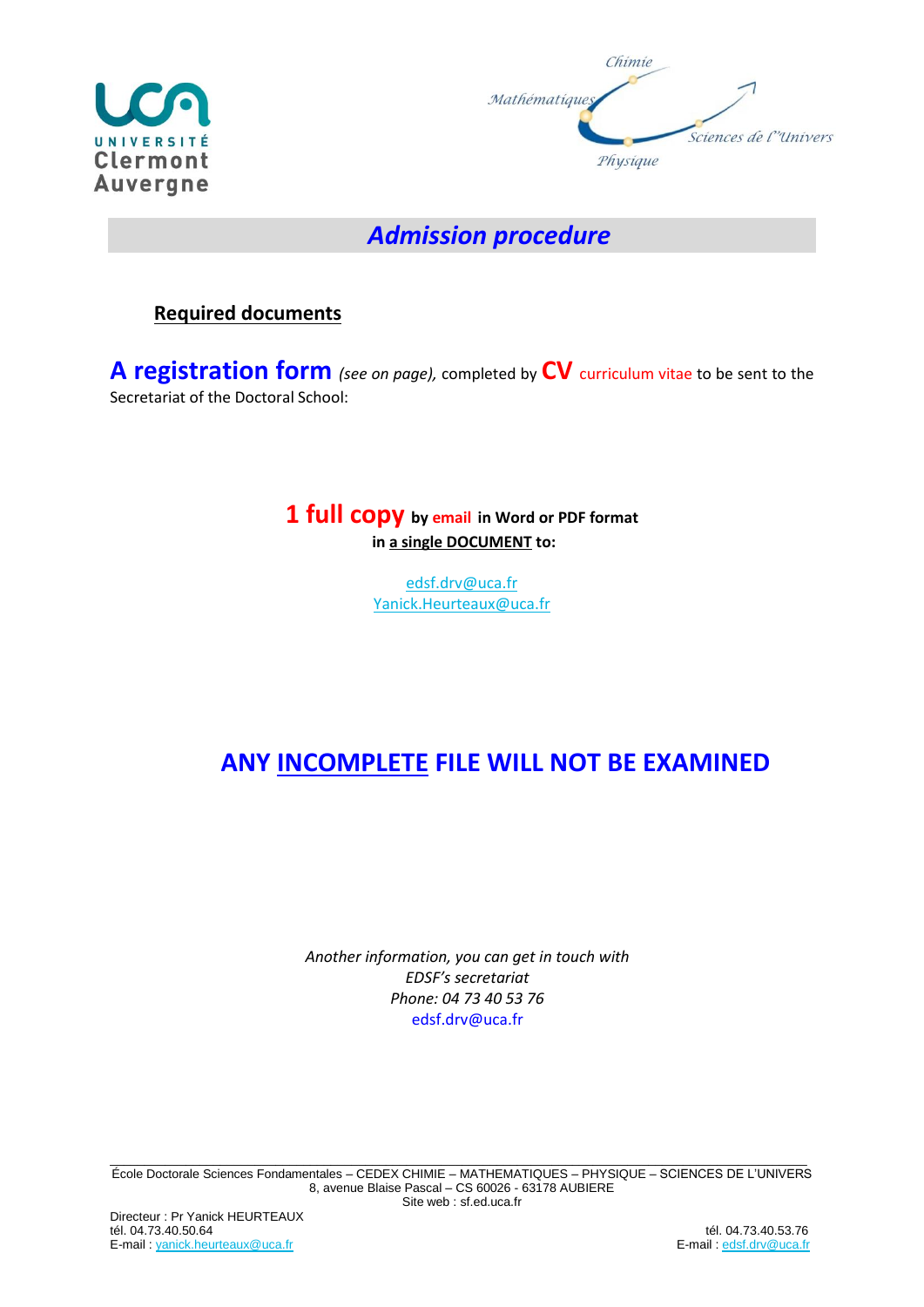



# **APPLICATION (I)** *CANDIDATE*

TO THE DOCTORAL SCHOOL OF FUNDAMENTAL SCIENCES

| <b>CANDIDATE</b>                                                                                                                             |  |  |  |  |  |
|----------------------------------------------------------------------------------------------------------------------------------------------|--|--|--|--|--|
|                                                                                                                                              |  |  |  |  |  |
|                                                                                                                                              |  |  |  |  |  |
| $-1 - 13 - 1$<br>Date of birth<br><b>Nationality:</b>                                                                                        |  |  |  |  |  |
|                                                                                                                                              |  |  |  |  |  |
|                                                                                                                                              |  |  |  |  |  |
|                                                                                                                                              |  |  |  |  |  |
| <b>QUALIFICATIONS</b>                                                                                                                        |  |  |  |  |  |
| <b>BACHELOR'S DEGREE:</b>                                                                                                                    |  |  |  |  |  |
|                                                                                                                                              |  |  |  |  |  |
|                                                                                                                                              |  |  |  |  |  |
| <b>Overall grade:</b><br>Rank $ /$ $ -$                                                                                                      |  |  |  |  |  |
| First year of MASTER'S DEGREE (M1):                                                                                                          |  |  |  |  |  |
|                                                                                                                                              |  |  |  |  |  |
|                                                                                                                                              |  |  |  |  |  |
| <b>Overall grade:</b><br>Rank $ /$ $ -$                                                                                                      |  |  |  |  |  |
| ■ Second year of MASTER'S DEGREE (M2):                                                                                                       |  |  |  |  |  |
|                                                                                                                                              |  |  |  |  |  |
|                                                                                                                                              |  |  |  |  |  |
|                                                                                                                                              |  |  |  |  |  |
| Overall exam grade: Overall exam grade + RESEARCH PLACEMENT grade:<br>Exam rank $  /$ $ -$<br>Exam rank + RESEARCH PLACEMENT rank $ -$ / $-$ |  |  |  |  |  |

\_\_\_\_\_\_\_\_\_\_\_\_\_\_\_\_\_\_\_\_\_\_\_\_\_\_\_\_\_\_\_\_\_\_\_\_\_\_\_\_\_\_\_\_\_\_\_\_\_\_\_\_\_\_\_\_\_\_\_\_\_\_\_\_\_\_\_\_\_\_\_\_\_\_\_\_\_\_\_\_\_\_\_\_\_\_\_\_\_\_\_\_\_\_\_\_\_\_\_\_\_ École Doctorale Sciences Fondamentales – CEDEX CHIMIE – MATHEMATIQUES – PHYSIQUE – SCIENCES DE L'UNIVERS 8, avenue Blaise Pascal – CS 60026 - 63178 AUBIERE Site web : sf.ed.uca.fr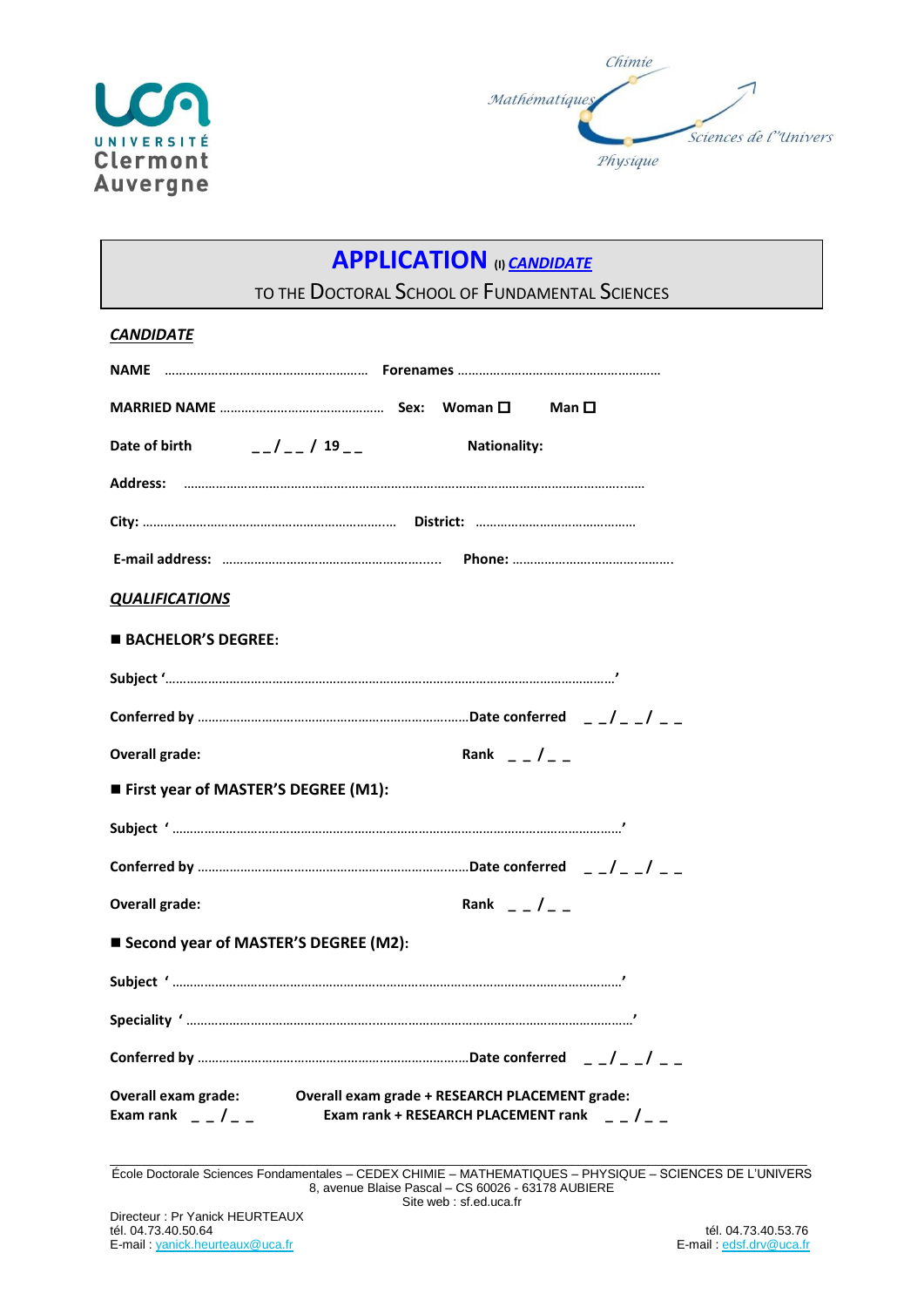



### **APPLICATION (II)** *CANDIDATE*

TO THE DOCTORAL SCHOOL OF FUNDAMENTAL SCIENCES

*FUNDING CONSIDERED*

*DISCIPLINE*  **CHEMISTRY MATHÉMATICS PHYSICAL UNIVERSE SCIENCE**

**RESEARCH TOPICS CONSIDERED** (maximum of three, in decreasing order of preference)

I – *Laboratory***:**  *Thesis director***:** *Subject 1:*

II - I – *Laboratory***:**  *Thesis director***:** *Subject 2:*

III - I – *Laboratory***:**  *Thesis director***:** *Subject 3:*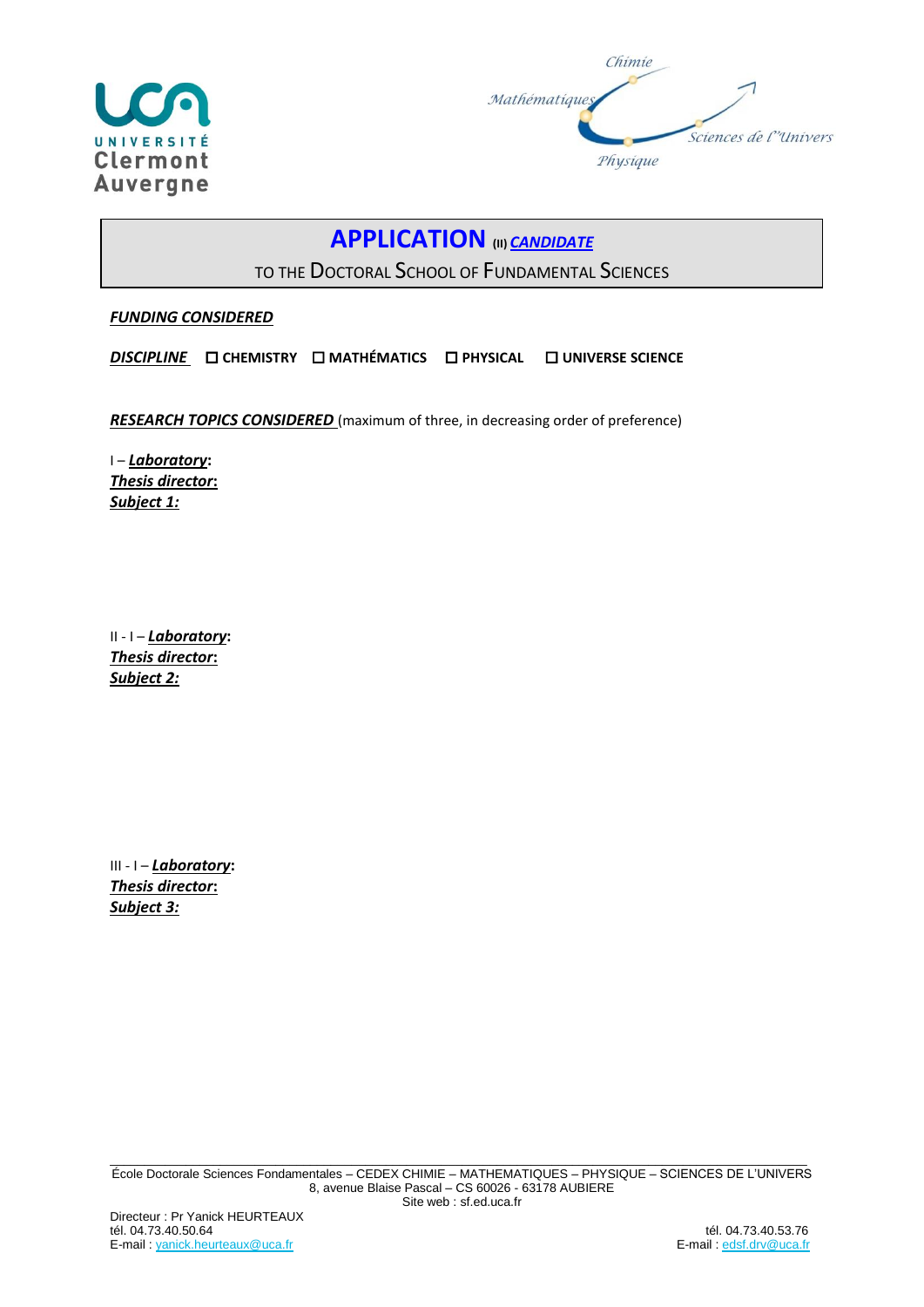



### **COVER LETTER (III)** *CANDIDATE* **to be written by the CANDIDATE to support his/her doctoral project**

\_\_\_\_\_\_\_\_\_\_\_\_\_\_\_\_\_\_\_\_\_\_\_\_\_\_\_\_\_\_\_\_\_\_\_\_\_\_\_\_\_\_\_\_\_\_\_\_\_\_\_\_\_\_\_\_\_\_\_\_\_\_\_\_\_\_\_\_\_\_\_\_\_\_\_\_\_\_\_\_\_\_\_\_\_\_\_\_\_\_\_\_\_\_\_\_\_\_\_\_\_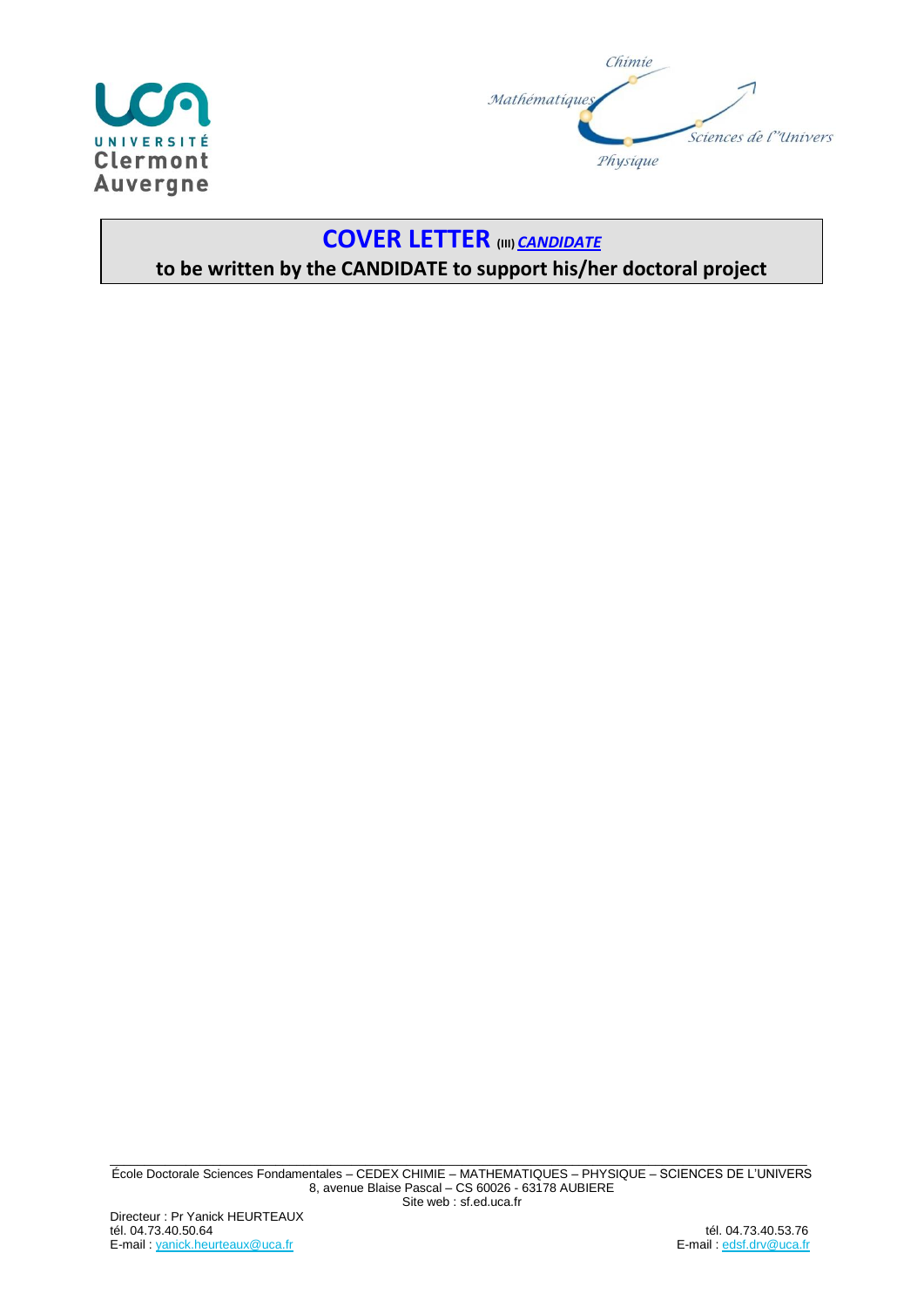



### **ASSESSMENT**

### **by the supervisor of the MASTER 2 research placement**

### **Title of professional training:**

**Place :**

#### **Name of supervisor of the Master 2:**

| Candidate's self-reliance and initiative<br>$\bullet$ |                                     |                |                  |                    |  |
|-------------------------------------------------------|-------------------------------------|----------------|------------------|--------------------|--|
| $\Box$ Insuffisant                                    | $\Box$ Satisfactory                 | $\square$ Good | $\Box$ Very good | $\Box$ Outstanding |  |
| Ability to work in a team<br>$\bullet$                |                                     |                |                  |                    |  |
| $\Box$ Insuffisant                                    | $\Box$ Satisfactory                 | $\square$ Good | $\Box$ Very good | $\Box$ Outstanding |  |
| Scientific value of work done                         |                                     |                |                  |                    |  |
| $\Box$ Insuffisant                                    | $\Box$ Satisfactory                 | $\Box$ Good    | $\Box$ Very good | $\Box$ Outstanding |  |
|                                                       | <b>Quality of oral presentation</b> |                |                  |                    |  |
| $\square$ Insuffisant                                 | $\Box$ Satisfactory                 | l Good         | $\Box$ Very good | $\Box$ Outstanding |  |

**\_\_\_\_\_\_\_\_\_\_\_\_\_\_\_\_\_\_\_\_\_\_\_\_\_\_\_\_\_\_\_\_\_\_\_\_**

• **General assessment of the candidate's research placement:**